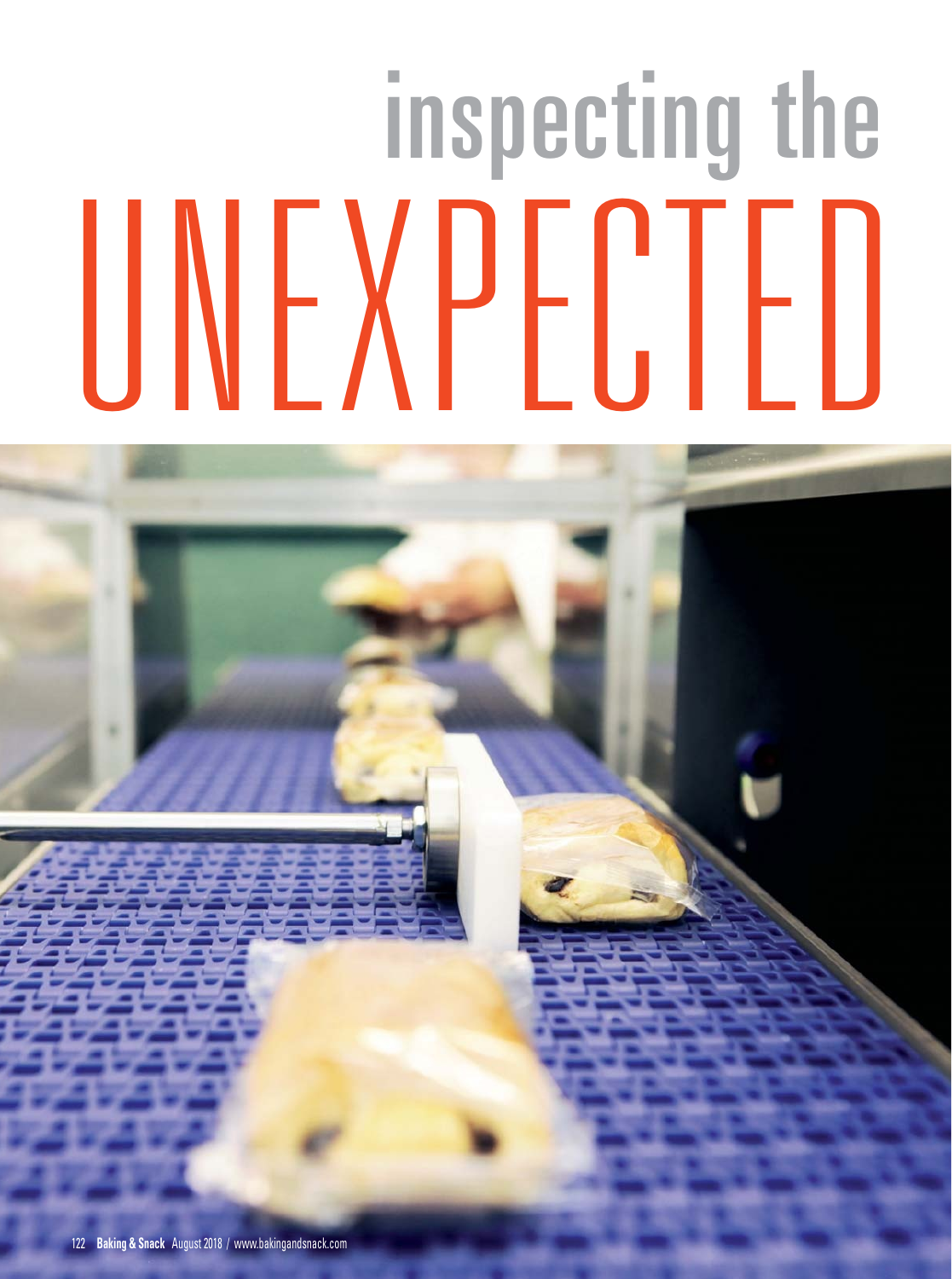# Bakers must work with packaging and inspection companies to ensure end-of-line quality and safety.

### by Karlee Renkoski

mouth water, an ingredient list that says health and wellness, and a look that is more than picture perfect; it might even be "Insta-worthy." However, if a consumer takes a bite and finds the unwanted and unforseen — perha A bakery product might have an aroma that makes the mouth water, an ingredient list that says health and wellness, and a look that is more than picture perfect; it might even be "Insta-worthy." However, if a consumer takes a bite and finds the unwanted and unforseen — perhaps erased. Suddenly a bakery is receiving a complaint, which could spiral into other, bigger consequences.

Although precautionary actions are taken before the packaging stage, a product should be inspected in its final form — even after being bagged or boxed up — to ensure safety and quality has not been breached just before or during packaging. Baking and snack companies can use X-rays, metal detectors and vision systems individually or in combination to eliminate products that contain metal, glass, plastic or even accidental allergens. But these detectors and reject systems also have to keep up with highspeed lines.

"The trouble is we've got to make a decision in real time," said Steve Gidman, president, Fortress Technology. "Dealing with highspeed lines does not give us the luxury to say, 'Let's just look at your loaf of bread. We'll come back to you in 20 minutes with a decision.' We've got milliseconds to know if it's good or a reject."

Bakers also must consider the type, size and temperature of a product and, in the packaging stage, understand how certain materials will affect inspection.

# **Detection challenges post packaging**

End-of-line safety equipment has its challenges when trying to get a clear picture of the product. And as one might guess, a big issue can be packaging materials getting in the way. It's a lot easier to inspect a snack bar without its package than an individually wrapped bar or, worse, multiple ones inside a box.

Dennis Gunnell, vice-president of sales, Formost Fuji,

said seal integrity and bag closures must be built into the packages and will affect what type of packaging material is chosen. "Customers need to communicate what their expectations are and what they want to test for and talk to all the groups involved," he said. "They could come to us and say, 'We're going to use metalized film.' Then it might get out of our machine and go right into a metal detector, and they've got a problem."

Cookie packages are typically inert because they use mostly plastic or paper, but some types of packaging can cause a problem. "Metalized film is a bit of a different beast," Mr. Gidman said. "It's just a sprayed-on aluminum coating on the plastic, so it's actually metal, but it produces a large signal that is well-defined and doesn't change with the temperature."

However, using a metal detector for these types of film packages will give at least 50% of a performance when compared with that same product unpackaged. "It is a concern," Mr. Gidman continued. "We're always looking at what your packaging is, and if it's metalized film, you may need to inspect both before and after packaging in order to optimize protection."

Certain types of end products pose a problem at the packaging stage as well. A dry snack or bakery product such as a cookie doesn't contain a lot of moisture and salt content, so, according to Mr. Gidman, a metal detector would consider it mostly inert and would see product defects more clearly. However, a moist, hot bread that just came out of the oven has quite a bit of added salt. An ohmmeter would think it's conductive, and a metal detector would determine it's metal due to its resistance across the ends of the loaf. "The product signal can be 10 times bigger than the metal signal," Mr. Gidman explained. "Our challenge in those applications is much greater where we have to compensate for that quite large effect coming from the product and still disEnd-of-line inspection allows bakers to eject products that might have been compromised before or during packaging.

Fortress lechnology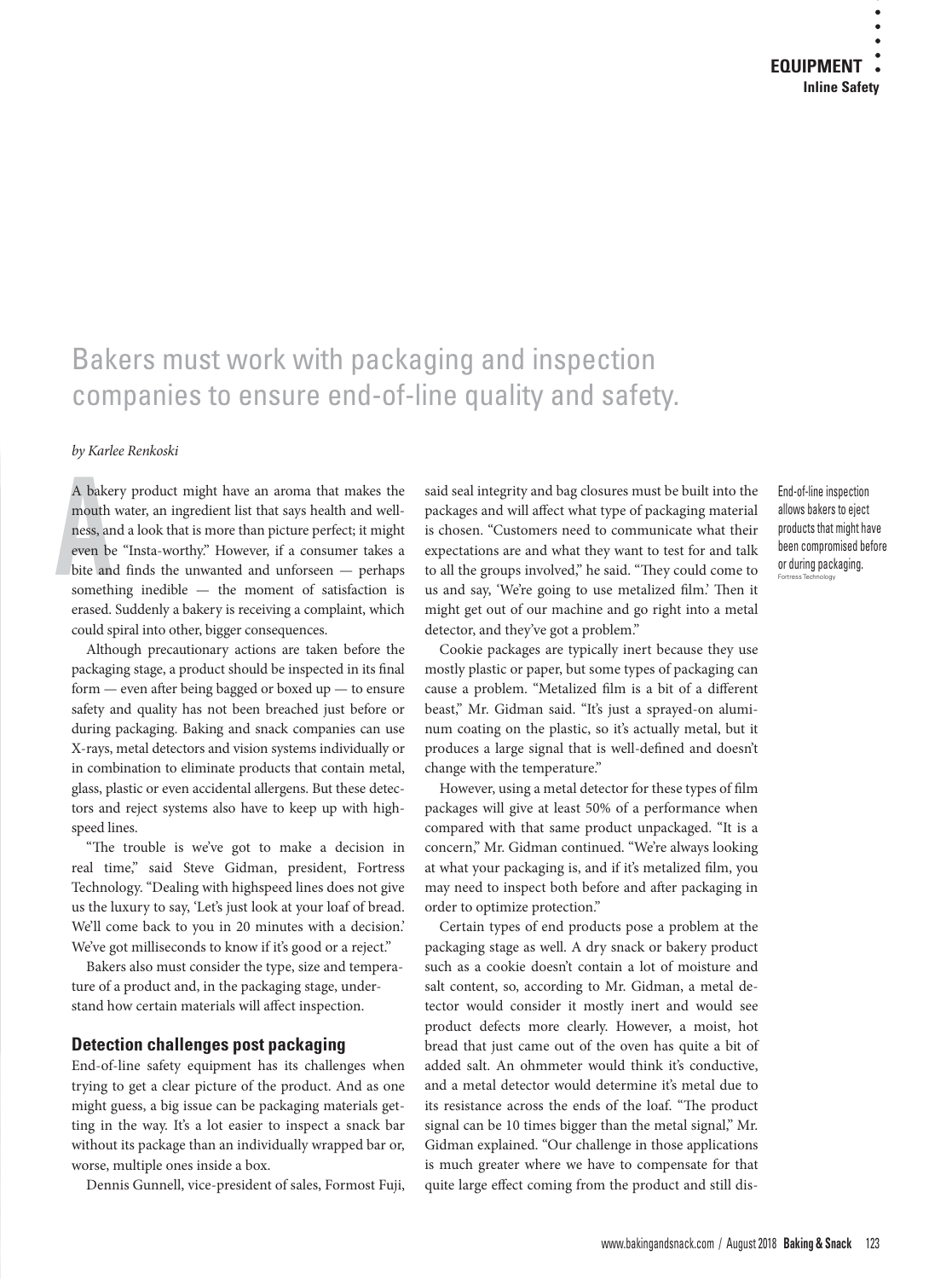Packaging equipment must often be integrated with object detection equipment for efficiency and a highquality performance. Formost Fuji

criminate very small pieces of metal hidden within that signal."

Sometimes inspection equipment must be modified for better product accuracy. Mr. Gunnell recalled a modification that was necessary for a customer that was packaging a wide, square product. The X-ray machine's beam inspected it from the top and through. After a few days of this process, the customer discovered that, because of the product's width and height, the beam wasn't reaching a small corner on each side or the furthest surface area of the square. As a result, the X-ray had to be modified to reach the uninspected areas.

 $\sqrt{6}$ 

Equipment that's too sensitive or not sensitive enough to properly inspect packaged products can also present challenges, according to Bill Kehrli, vice-president of

# Being conscious of where the inspection equipment should go is also key.

# 

sales and marketing, Cavanna Packaging. "With metal detectors, if it's too sensitive, then it kicks everything off the line and picks up metal from all over the building. The same goes with an X-ray," he said. "Or, if a shard of metal or glass is so small, it doesn't get picked up and goes through. There's not a 100% fail-safe system."

### **Fitting together puzzle pieces**

More often than not, bakers will need to integrate various types of equipment to maintain or increase the speed of production and achieve more accurate results. This might require some modification to the equipment to accommodate certain considerations.

"If you have a checkweigher, you have to remove vibrations; if you have a metal detector, you need to pay attention to the conveyor design to move metal away from the aperture," Mr. Gidman said. "Each of these machines has their own little quirks that need to be considered, so we tend to be aware of what's there and don't interfere with what's happening in front of or behind us."

Being conscious of where the inspection equipment should go is also key. "With a metal detector, we might

build a metal-free zone into our discharge conveyor and mount the metal detector, so it's built directly into our discharge conveyor right at the end of our wrap," Mr. Gunnell said.

Fortress Technology often shares reject systems with other processing or inspection equipment. Mr. Gidman mentioned that the company is sometimes asked to install multiple reject stations on its equipment: one for metal, another for a checkweigher, a third for a vision system.

On the other end, Formost Fuji will combine reject units on some lines or have multiple reject units in others. Cavanna Packaging integrates both mechanically and electrically for effective communication. "If they give us a fail signal, we will divert a product, maybe shut a line down, maybe send another signal," Mr. Kehrli said.

However, integration might not always require merging machines. It could mean using the same algorithms when data is collected in the same system. "Quite often, data from the line is being fed back to a common collection system, and we need to ensure that what we're sending is readable and compatible by whatever the baker's using," Mr. Gidman said. "That's the kind of thing where a lot of bakers can really benefit from having their equipment adapt to their common standards and then collect that data and use it in a very sensible way."

Mr. Gunnell emphasized that bakers should communicate how equipment will be integrated up and down the line. "From our standpoint, it's the ability to signal and know what up- and downstream issues to monitor in real-time and stop the machine if there's a problem," he said. "Communication is the key. The biggest thing is to identify what the requirements are or aren't."

At Heat and Control, Don Giles, director of sales, processing systems, said it's important for bakers and equipment suppliers to work together to meet the needs and expectations of a product. "We ensure quality by